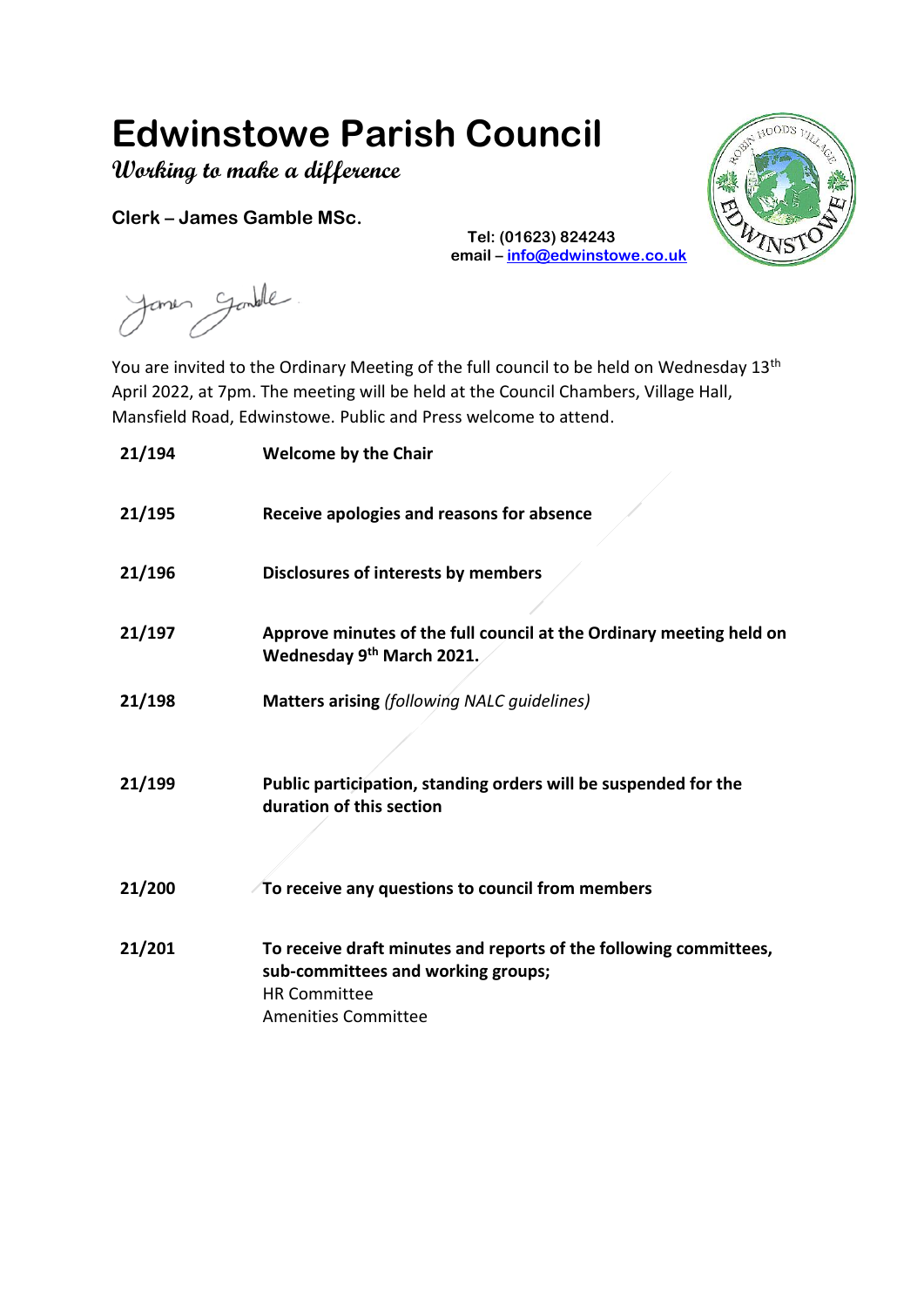| 21/202 | Agenda                                                         |
|--------|----------------------------------------------------------------|
| I.     | Car Parking                                                    |
| П.     | S106                                                           |
| Ш.     | Forthcoming events                                             |
| IV.    | Robin Hood Colts                                               |
| V.     | Fourth Avenue Play Area                                        |
| VI.    | <b>Staffing</b>                                                |
| VII.   | Cenotaph - handrail                                            |
| VIII.  | Replace fence panel - Fourth Avenue                            |
|        |                                                                |
| 21/203 | Correspondence                                                 |
| 1.     | <b>RSPB</b>                                                    |
| 21/204 | Financial Matters (to be referred to the finance committee, if |

- 
- **21/205 Invoices for approval**

**necessary)**

| Date      | Payee                      | <b>Description</b>      | <b>Amount</b><br>incl<br>(if<br><b>VAT</b><br>applicable) |
|-----------|----------------------------|-------------------------|-----------------------------------------------------------|
| 08.3.2022 | <b>Thoresby Settlement</b> | <b>Allotments Lease</b> | £499.66                                                   |
| 11.3.2022 | Waterplus                  | Public toilets water    | £43.56                                                    |
| 11.3.2022 | <b>Salaries</b>            | <b>Wages</b>            | £5,591.42                                                 |
| 15.3.2022 | Waterplus                  | Allotments water        | £648.44                                                   |
| 15.3.2022 | Viking                     | Laptop                  | £716.35                                                   |
| 15.3.2022 | <b>NSDC</b>                | By election costs       | £4,953.88                                                 |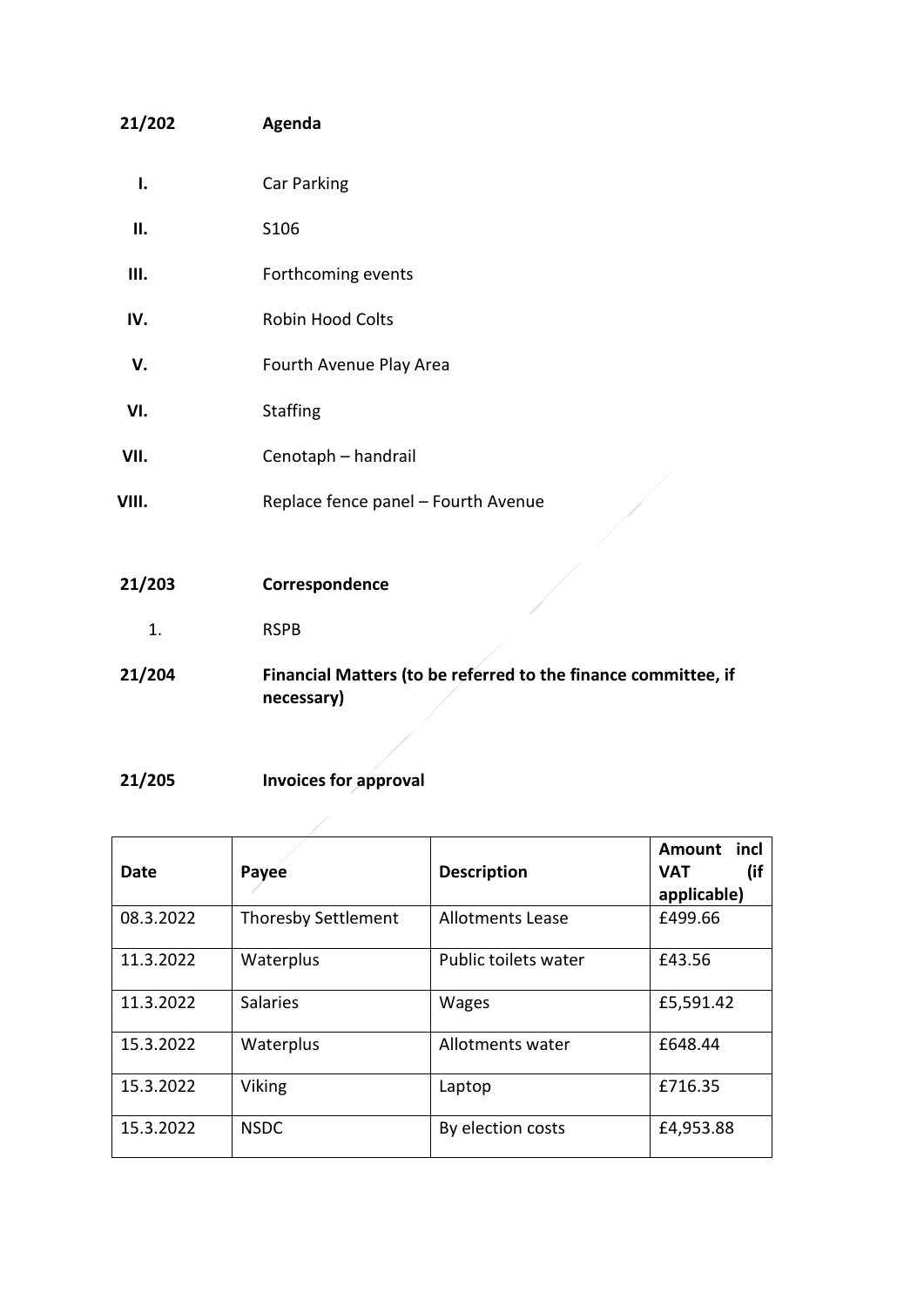| 15.3.2022 | Keybuilding supplies                  | <b>Amenity Materials</b> | £23.04    |
|-----------|---------------------------------------|--------------------------|-----------|
| 15.3.2022 | <b>Water Plus</b>                     | <b>Cemetery Water</b>    | £85.22    |
| 15.3.2022 | Viking                                | Office supplies          | £183.49   |
| 15.3.2022 | Viking                                | <b>Cleaning supplies</b> | £148.49   |
| 15.3.2022 | Viking                                | <b>Refuse Bags</b>       | £143.95   |
| 15.3.2022 | Viking                                | <b>Refuse Bags</b>       | £143.95   |
| 15.3.2022 | Viking                                | Office supplies          | £17.84    |
| 15.3.2022 | <b>Bunzl</b>                          | <b>Cleaning supplies</b> | £132.24   |
| 15.3.2022 | Konica Minolta                        | Photocopier              | £193.02   |
| 16.3.2022 | Meika Ltd                             | Plants                   | £351.91   |
| 18.3.2022 | <b>HMRC</b>                           | NIC/PAYE                 | £1,688.20 |
| 18.3.2022 | <b>HMRC</b>                           | NIC/PAYE                 | £1,669.11 |
| 18.3.2022 | <b>NCC</b>                            | Pension                  | £1,903.06 |
| 18.3.2022 | <b>HMRC</b>                           | NIC/PAYE                 | £1,645.08 |
| 18.3.2022 | <b>NCC</b>                            | Pension                  | £1,895.81 |
| 18.3.2022 | <b>Edwinstowe Parochial</b><br>Church | Clock maintenance        | £ 260.50  |
| 25.3.2022 | Salaries                              | Wages                    | £2,555.71 |
| 25.3.2022 | <b>JKE Webdesign</b>                  | Magazine Design          | £530.00   |
| 29.3.2022 | Ultimate Print & Design               | <b>Magazine Printing</b> | £1,430.00 |
| 29.3.2022 | <b>City Signs</b>                     | <b>Banner</b>            | £107.88   |

## **21/206 Direct Debits for approval**

| Date      | Payee    | <b>Description</b> | incl<br>Amount<br>(if<br>VAT |
|-----------|----------|--------------------|------------------------------|
|           |          |                    | applicable)                  |
| 09.3.2022 | UK Fuels | Petrol/Diesel      | £89.73                       |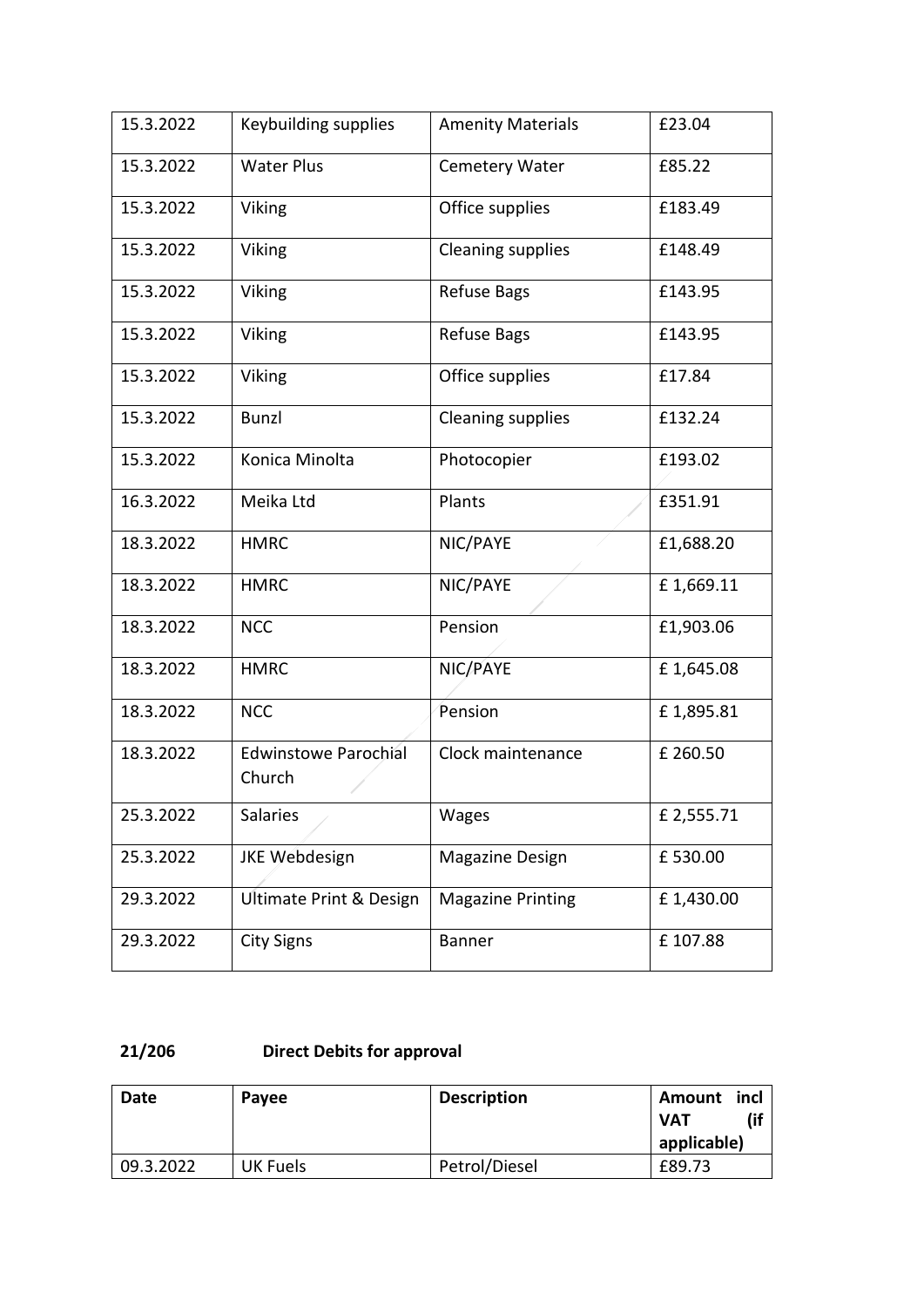| 15.3.2022 | <b>BT Group</b>         | Telecoms               | £36.00  |
|-----------|-------------------------|------------------------|---------|
| 17.3.2022 | Sage Accounts           | Payroll                | £20.40  |
| 21.3.2022 | <b>SSE Electricity</b>  | Carpark electrics      | £35.23  |
| 23.3.2022 | <b>Chapel Street</b>    | Telecoms               | £57.61  |
| 28.3.2022 | <b>ALD Automotive</b>   | Vehicle Lease          | £334.80 |
| 30.3.2022 | <b>UK Fuels Ltd</b>     | Petrol/Diesel          | £83.78  |
| 31.3.2022 | <b>Unity Trust Bank</b> | <b>Handling Charge</b> | £9.00   |
| 31.3.2022 | <b>Unity Trust Bank</b> | Service Charge         | £40.65  |
| 21.2.2022 | <b>NSDC</b>             | Carpark rates          | £ 64.33 |
| 01.4.2022 | <b>NSDC</b>             | Carpark rates          | £58.00  |
| 04.4.2022 | <b>DVLA</b>             | <b>Vehicle Tax</b>     | £48.15  |
| 05.4.2022 | <b>Water Plus</b>       | Public Toilets         | £ 21.26 |
| 06.4.2022 | <b>UK Fuels Ltd</b>     | Petrol/Diesel          | £41.51  |
|           |                         |                        |         |
|           |                         |                        |         |

## **21/207 Income**

| 07.3.2022 | Cemetery        | £160.00 |
|-----------|-----------------|---------|
|           |                 |         |
| 07.3.2022 | Cemetery        | £150.00 |
|           |                 |         |
| 07.3.2022 | Allotment       | £45.00  |
| 07.3.2022 | Allotment       | £30.00  |
| 07.3.2022 | Allotment       | £60.00  |
| 08.3.2022 | Allotment       | £30.00  |
| 08.3.2022 | Magazine advert | £50.00  |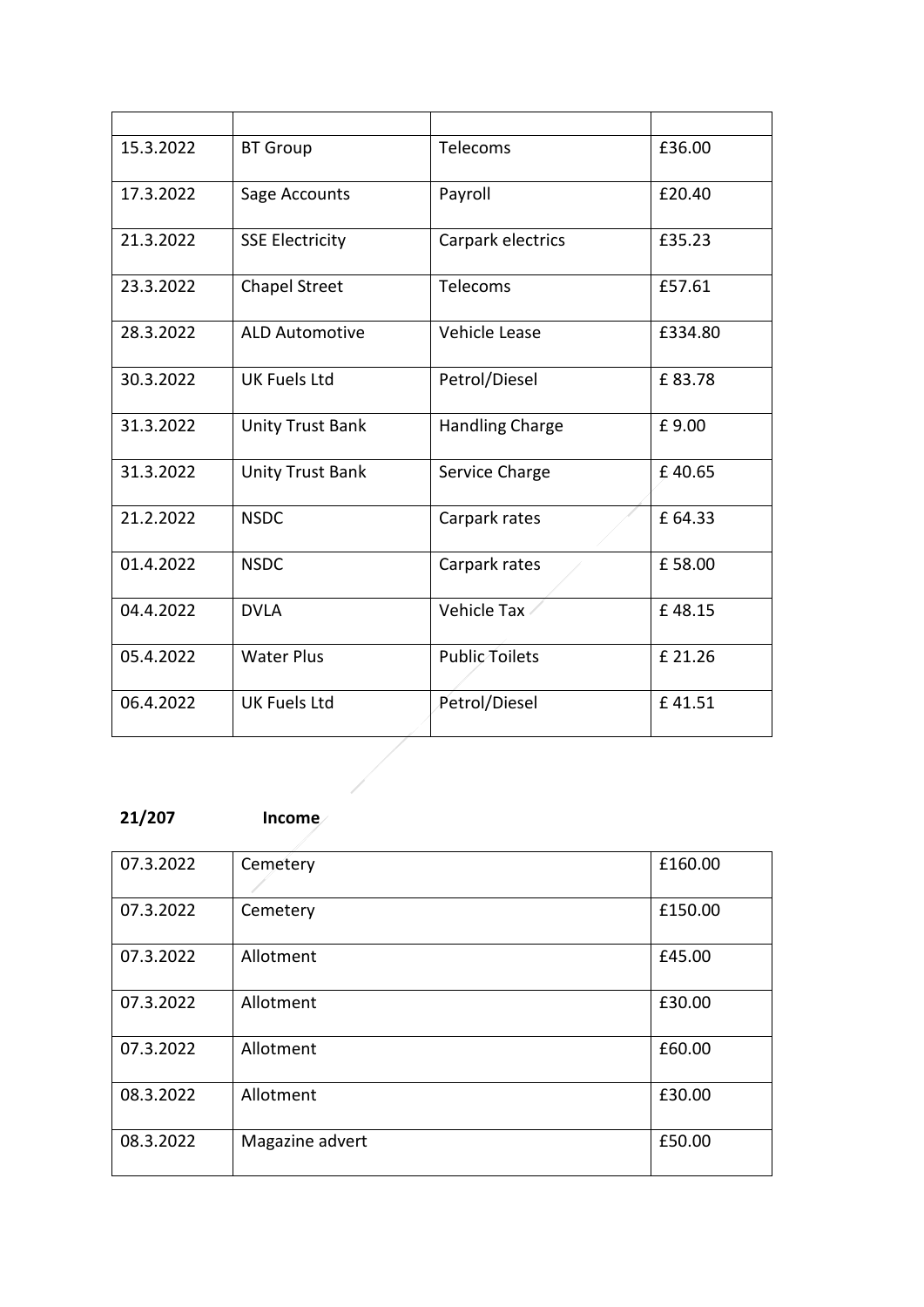| 08.3.2022 | Allotment              | £60.00    |
|-----------|------------------------|-----------|
| 08.3.2022 | Allotment              | £60.00    |
| 08.3.2022 | Allotment              | £45.00    |
| 09.3.2022 | Allotment              | £30.00    |
| 09.3.2022 | Cemetery               | £160.00   |
| 09.3.2022 | Cemetery               | £25.00    |
| 10.3.2022 | Allotment              | £30.00    |
| 11.3.2022 | Insurance              | £2,500.00 |
| 15.3.2022 | Allotment              | £60.00    |
| 16.3.2022 | Allotment              | £30.00    |
| 17.3.2022 | Allotment              | £45.00    |
| 18.3.2022 | Cemetery               | £150.00   |
| 18.3.2022 | Allotment              | £45.00    |
| 21.3.2022 | Allotment              | £60.00    |
| 21.3.2022 | Allotment              | £60.00    |
| 22.3.2022 | Hanging Basket         | £30.00    |
| 23.3.2022 | Allotment              | £165.00   |
| 24.3.2022 | Hanging Basket         | £60.00    |
| 24.3.2022 | Magazine               | £100.00   |
| 24.3.2022 | Allotment              | £45.00    |
| 24.3.2022 | Hanging Basket         | £30.00    |
| 24.3.2022 | <b>Hanging Baskets</b> | £60.00    |
| 24.3.2022 | Allotment              | £15.00    |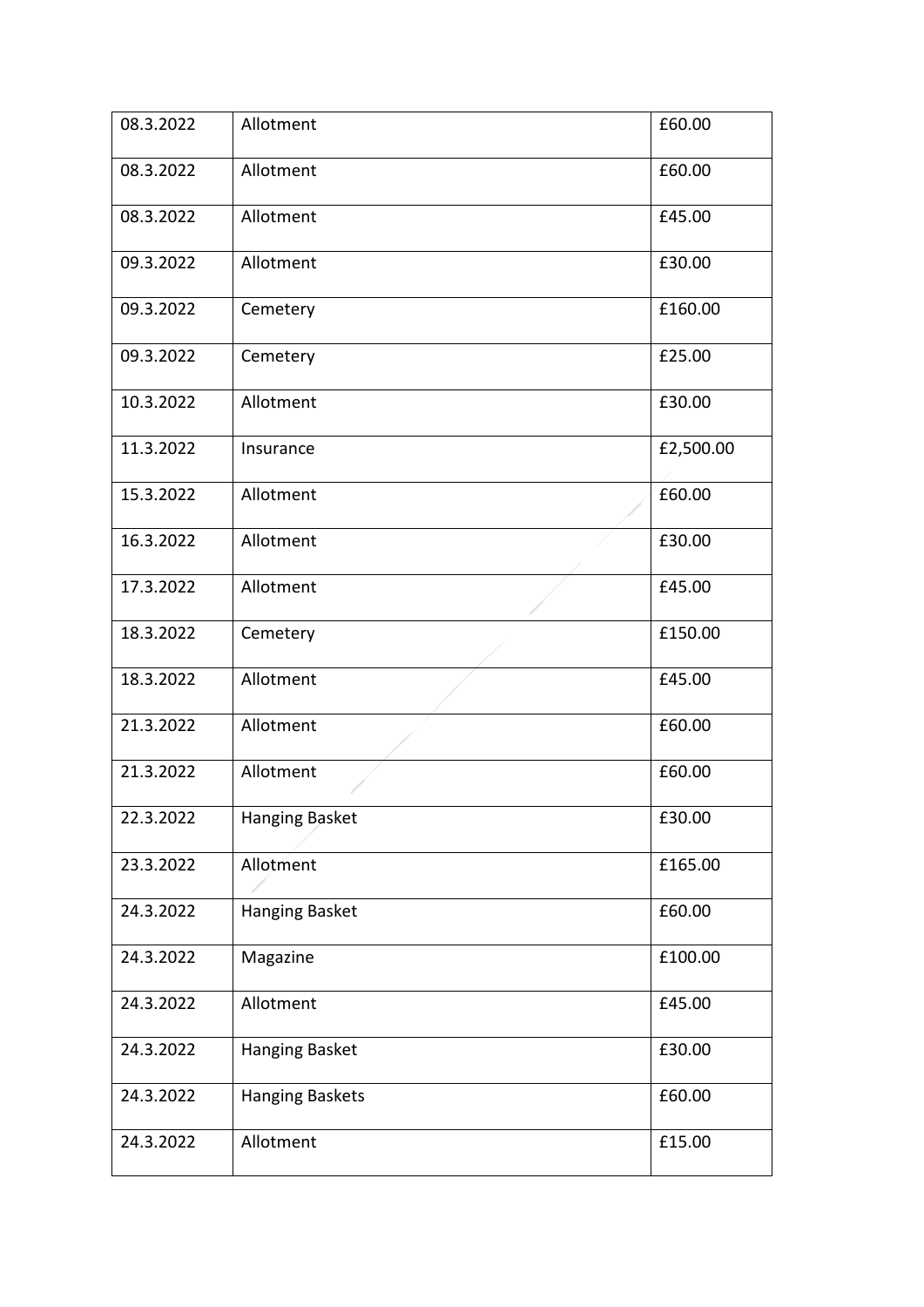| 25.3.2022 | Allotment             | £30.00  |
|-----------|-----------------------|---------|
| 25.3.2022 | Cemetery              | £180.00 |
| 25.3.2022 | Cemetery              | £160.00 |
| 25.3.2022 | Cemetery              | £60.00  |
| 25.3.2022 | Allotment             | £45.00  |
| 25.3.2022 | Allotment             | £30.00  |
| 25.3.2022 | Allotment             | £30.00  |
| 25.3.2022 | Hanging Basket        | £360.00 |
| 25.3.2022 | Cemetery              | £205.00 |
| 25.3.2022 | Allotment             | £45.00  |
| 28.3.2022 | Cemetery              | £210.00 |
| 28.3.2022 | Allotment             | £45.00  |
| 28.3.2022 | Hanging Basket        | £30.00  |
| 28.3.2022 | Hanging Basket        | £60.00  |
| 28.3.2022 | Allotment             | £30.00  |
| 29.3.2022 | Cemetery              | £610.00 |
| 30.3.2022 | <b>Hanging Basket</b> | £90.00  |
| 31.3.2022 | <b>Hanging Basket</b> | £90.00  |
| 04.4.2022 | Allotment             | £30.00  |
| 05.4.2022 | Allotment             | £30.00  |
| 05.4.2022 | Cemetery              | £410.00 |
| 05.4.2022 | Cemetery              | £180.00 |
| 05.4.2022 | Cemetery              | £150.00 |